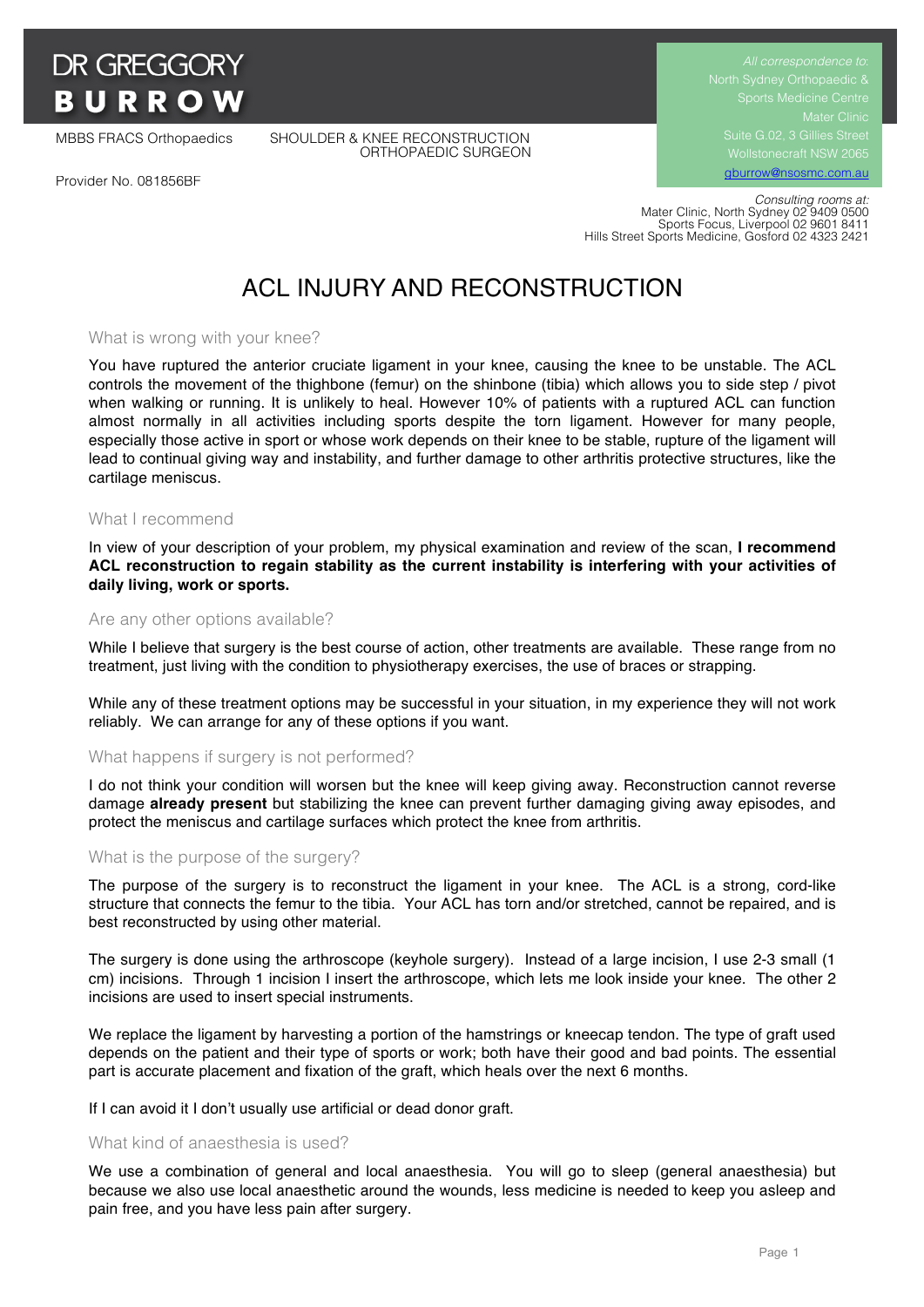#### What is it like when you wake up?

You will wake up in the recovery room after your surgery. Your knee will be in a compressive bandage. As the pain starts it will be gradual and we will have injections and pills to keep you comfortable. We position an ice pack to help with pain & swelling.

#### How long will you stay in hospital?

Patients who have surgery in the morning can go home the same day. Most patients choose to stay overnight and let our nursing staff look after them. Patients, who have their surgery in the afternoon, generally stay overnight.

#### What about complications?

Complications can occur. Fortunately these are rare. Infection is less than 1%, and may require oral antibiotics, antibiotics by injection and or surgery. The knee can become stiff or difficult to straighten and may require additional physio or further surgery. The graft can re-rupture either with a fall during the healing phase or a re-injury with sport or work, about 3-5%.

#### How successful is the surgery?

This type of surgery is successful about 95% of the time. No knee operation is 100% successful in every individual but the procedures we perform are reliable and will help restore the potential function in your knee. The operation is most successful at stabilising the knee. If knee pain is a significant problem this harder to deal with especially if there is pre-existent arthritis or cartilage wear.

Whether you can return to your previous level of sport or work is an individual matter and depends on the damage to your knee, how well it heals, how well you rehabilitate and how strenuous is your desired level of work or sport.

#### When can you return to routine activities?

You will be able to walk with +/- crutches immediately after surgery. You may shower after surgery, with waterproof dressings. You may walk around the house, write and cook within a few days.

#### When can you return to work?

For most office jobs I recommend taking 1-2 weeks off work. When you return to work, you should be mostly sitting down for six weeks, do no squatting, limit your walking especially on stairs.

Most patients can start light duty work involving no lifting, pushing, pulling or carrying 8 weeks after surgery.

You will generally need 3-4 months of recovery before beginning regular work which involves walking/ stairs / uneven ground.

Return to heavy lifting or rough ground walking or running will require 6 months.

#### How is the knee rehabilitated?

You will begin knee exercise with a physiotherapist at the hospital during your admission. You should attend your local physio who will guide you through the rehabilitation program for the next 6 months. There are quite a number of visits with the therapist in the early phases of rehabilitation and to monitor your progress in the latter phases. What is more important is that you perform the knee stretching and strengthening home exercises on a daily and regular basis.

#### Post-operative consultations?

Your first office visit is 2 weeks after surgery so that I can examine the surgical incision. Your next visit occurs six weeks after surgery when more vigorous use of the knee will be allowed. Office visits occur 5 and 12 months after your surgery.